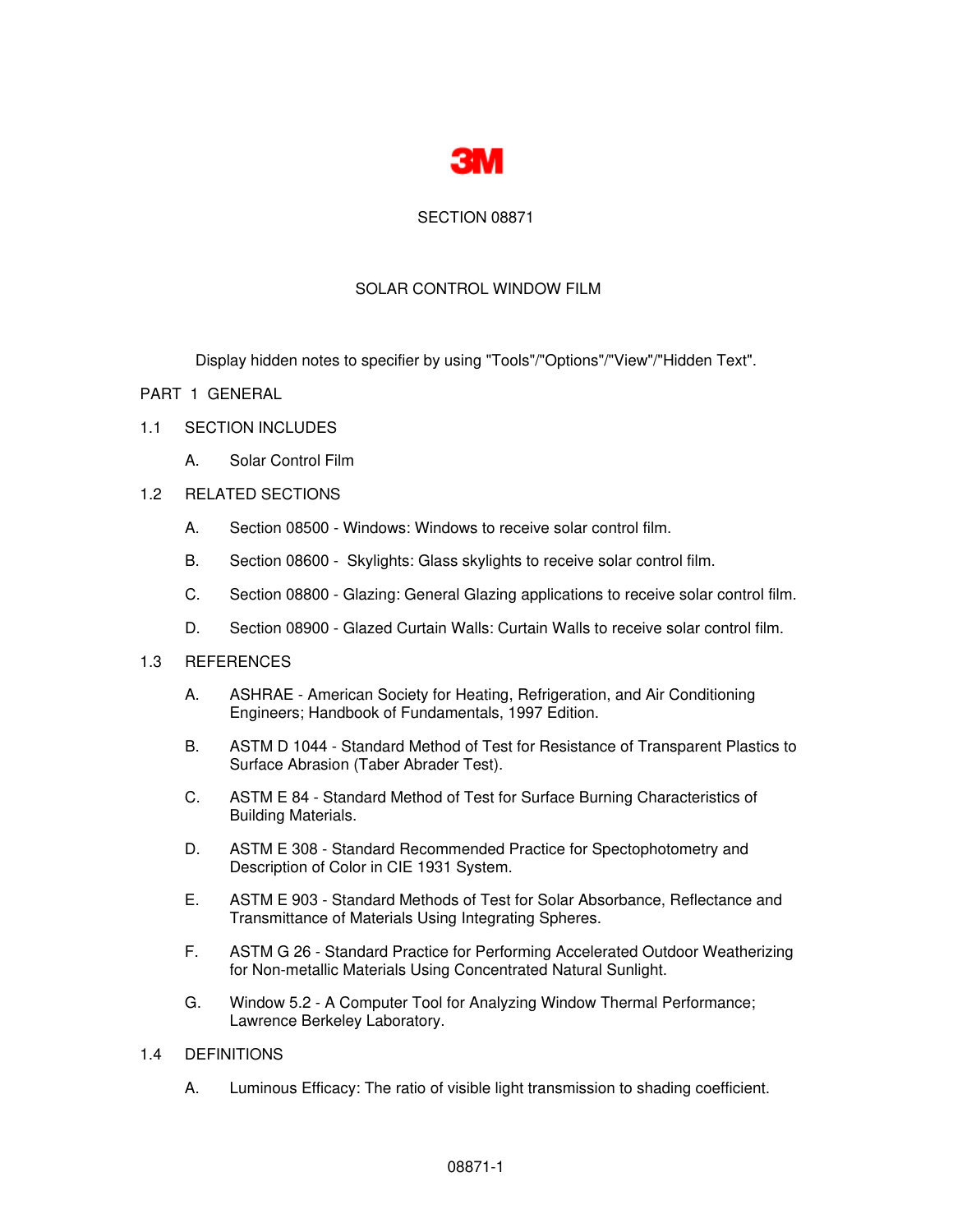## 1.5 PERFORMANCE REQUIREMENTS

- A. Fire Performance: Surface burning characteristics when tested in accordance ASTM E 84:
	- 1. Flame Spread: 25, maximum.<br>2. Smoke Developed: 450. maxir
	- Smoke Developed: 450, maximum.
- B. Abrasion Resistance: Film must have a surface coating that is resistant to abrasion such that, less than 5 percent increase of transmitted light haze will result in accordance with ASTM D 1044 using 50 cycles, 500 grams weight, and the CS10F Calbrase Wheel.

## 1.6 SUBMITTALS

- A. Submit under provisions of Section 01300.
- B. Product Data: Manufacturer's data sheets on each product to be used, including:
	- 1. Preparation instructions and recommendations.
	- 2. Storage and handling requirements and recommendations.
	- 3. Installation methods.
- C. Selection Samples: For each finish product specified, two complete sets of color chips representing manufacturer's full range of available colors and patterns.
- D. Verification Samples: For each finish product specified, two samples representing actual product, color, and patterns.
- E. Performance Submittals:
	- 1. Provide laboratory data of emissivity and calculated window U-Factors for various outdoor temperatures based upon established calculation procedure defined by the 1997 ASHRAE Handbook of Fundamentals, Chapter 29, or Lawrence Berkeley Laboratory Window 5.2 Computer Program.

## 1.7 QUALITY ASSURANCE

- A. Manufacturer Qualifications: All primary products specified in this section will be supplied by a single manufacturer with a minimum of ten (10) years experience.
- B. Installer Qualifications: All products listed in this section are to be installed by a single installer with a minimum of five (5) years demonstrated experience in installing products of the same type and scope as specified.
	- 1. Provide documentation that the installer is authorized by the Manufacturer to perform Work specified in this section.
	- 2. Provide a commercial building reference list of \_\_\_\_ (#) properties where the installer has applied window film. This list will include the following information:
		- a. Name of building.
		- b. The name and telephone number of a management contact.
		- c. Type of glass.
		- d. Type of film.
		- e. Amount of film installed.
		- f. Date of completion.
	- 3. Provide a Glass Stress Analysis of the existing glass and proposed glass/film combination as recommended by the film Manufacturer.
	- 4. Provide an application analysis to determine available energy cost reduction and savings.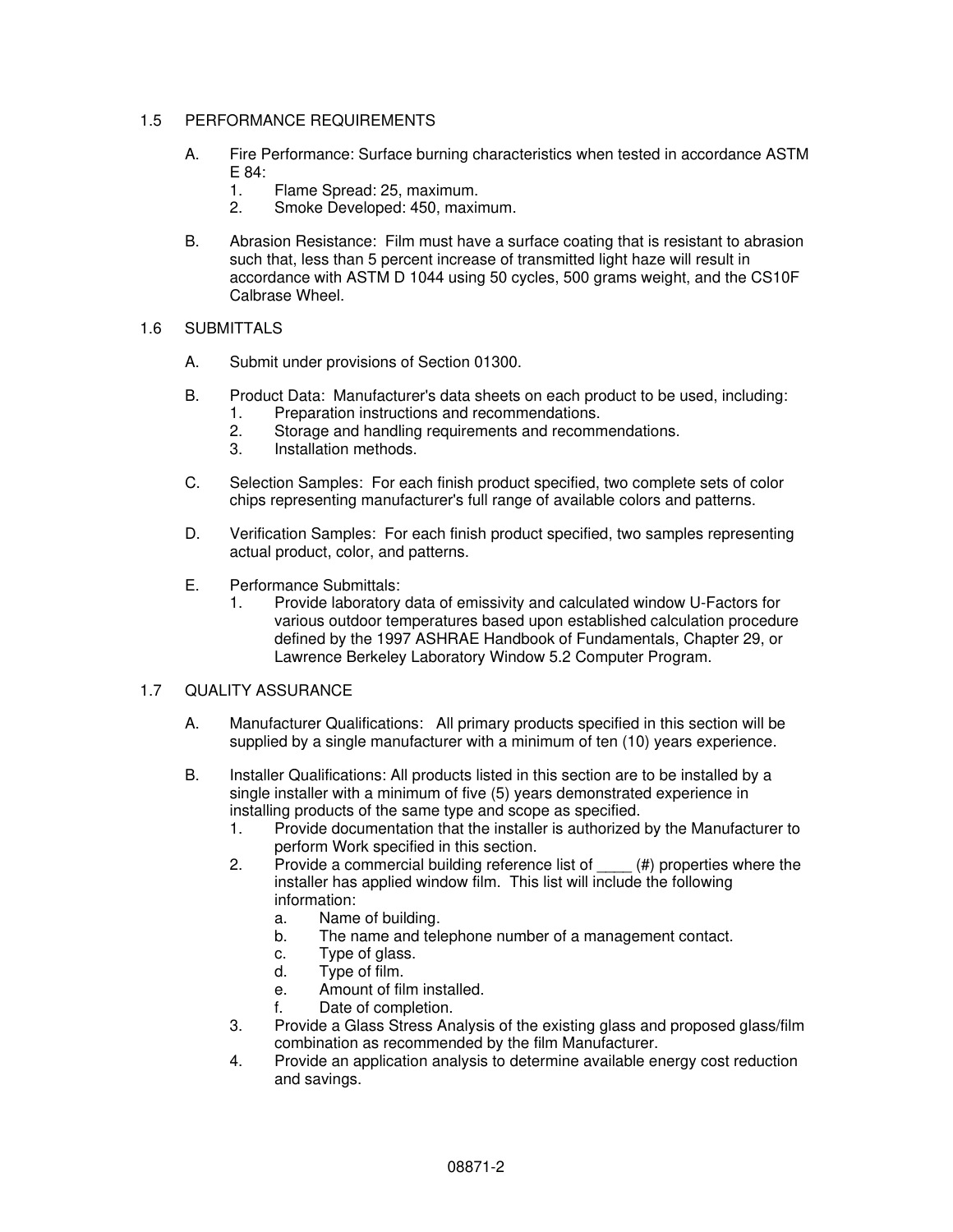- C. Mock-Up: Provide a mock-up for evaluation of surface preparation techniques and application workmanship.
	- 1. Finish areas designated by Architect.
	- 2. Do not proceed with remaining work until workmanship, color, and sheen are approved by Architect.
	- 3. Refinish mock-up area as required to produce acceptable work.
- 1.8 DELIVERY, STORAGE, AND HANDLING
	- A. Store products in manufacturer's unopened packaging until ready for installation.
	- B. Store and dispose of hazardous materials, and materials contaminated by hazardous materials, in accordance with requirements of local authorities having jurisdiction.
- 1.9 PROJECT CONDITIONS
	- A. Maintain environmental conditions (temperature, humidity, and ventilation) within limits recommended by manufacturer for optimum results. Do not install products under environmental conditions outside manufacturer's absolute limits.

### 1.10 WARRANTY

A. At project closeout, provide to Owner or Owners Representative an executed current copy of the manufacturer's standard limited warranty against manufacturing defect, outlining its terms, conditions, and exclusions from coverage.

## PART 2 PRODUCTS

- 2.1 MANUFACTURERS
	- A. Acceptable Manufacturer: 3M Window Film , which is located at: 3M Center Bldg. 0223-02-S-24 ; St. Paul, MN 55144-1000; Toll Free Tel: 888-364-3577; Fax: 651- 736-0611; Email: windowfilm@mmm.com; Web: www.3m.com/windowfilm
	- B. Requests for substitutions will be considered in accordance with provisions of Section 01600.

### 2.2 AFFINITY SOLAR CONTROL FILM

- A. Physical Properties: Affinity 15 and Affinity 30
	- 1 Composition: Aluminum Metalized Dual Reflective Polyester Window Film.
	- 2. Uniformity: No noticeable pin holes, streaks, thin spots, scratches, banding or other optical defects.
	- 3. Variation in Total Transmission across the Width: Less than 2 percent over the average at any portion along the length.
	- 4. Thickness: Nominal 2.0 mils (0.1mm) with no evidence of coating voids.
	- 5. Identification: Labeled as to Manufacturer as listed in this Section.
- B. Affinity 15 Performance, when applied to 1/4 Inch (6.4 mm) Thick Clear Glass:
	- 1. Visible Light Transmission (ASTM E 903, ASTM E308): 9 percent when measured with an integrating sphere spectrometer and calculated using Standard Source for average daylight.
	- 2. Visible Reflection Exterior (ASTM E 903): Not more than 60 percent.
	- 3. Visible Reflection Interior (ASTM E 903): Not more than 25 percent.
	- 4. Ultraviolet Rejected (ASTM E 903): Not less than 99 percent.
	- 5. Shading Coefficient (ASTM E 903): Not less than 0.24.
	- 6. Total Solar Energy Rejected (TSER) (ASTM E 903): Not less than 79 percent.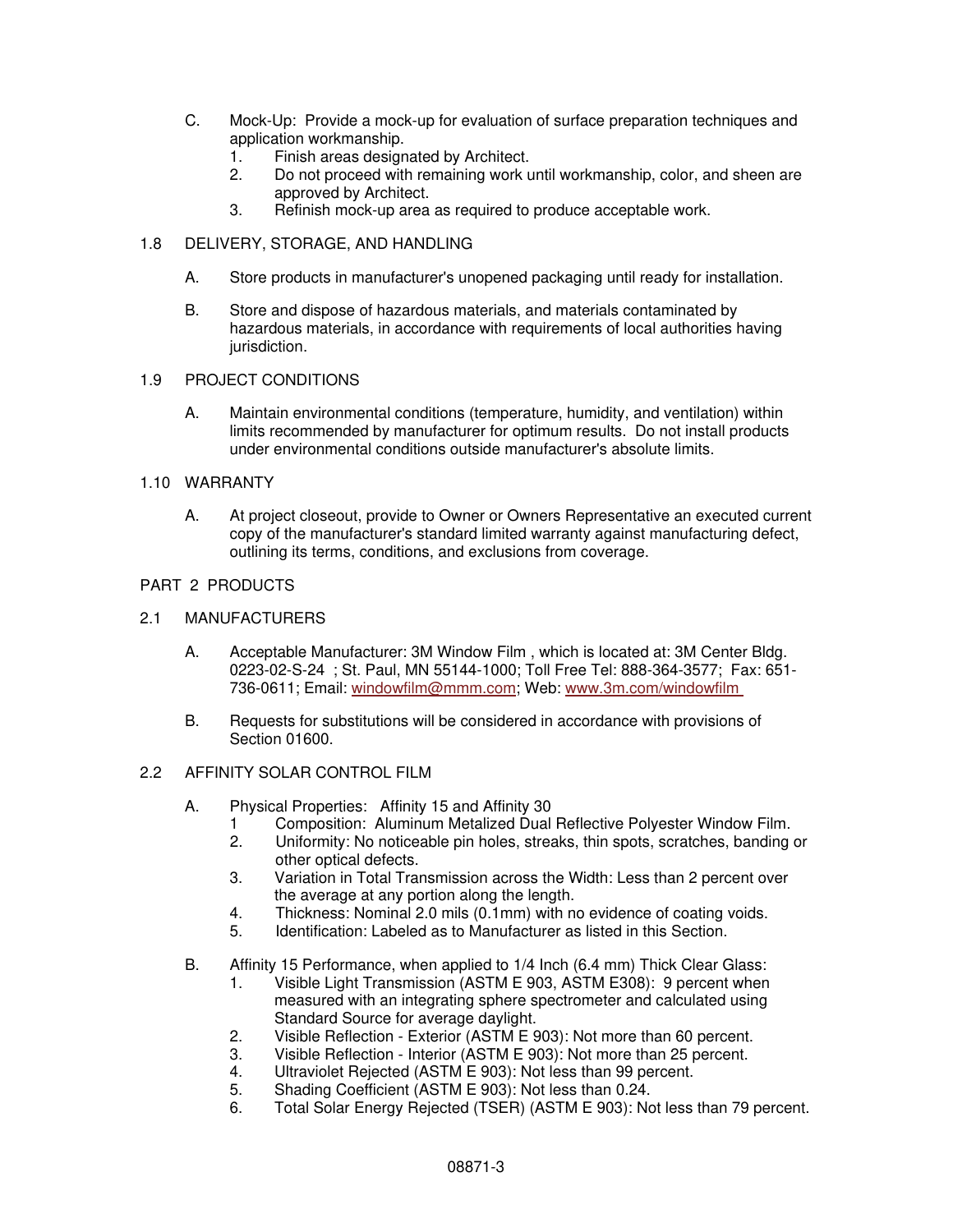7. 3M Window Film Point of Contact -windowfilm@mmm.com

C. Affinity 30 Performance, when applied to 1/4 Inch (6.4 mm) Thick Clear Glass:

- 1. Visible Light Transmission (ASTM E 903, ASTM E308): 36 percent when measured with an integrating sphere spectrometer and calculated using Standard Source for average daylight.
- 2. Visible Reflection Exterior (ASTM E 903): Not more than 30 percent.
- 3. Visible Reflection Interior (ASTM E 903): Not more than 19 percent.
- 4. Ultraviolet Rejected (ASTM E 903): Not less than 99 percent.
- 5. Shading Coefficient (ASTM E 903): Not less than 0.51.
- 6. Total Solar Energy Rejected (TSER) (ASTM E 903): Not less than 56 percent.
- 7. 3M Window Film Point of Contact. E-mail windowfilm@mmm.com

## PART 3 EXECUTION

- 3.1 EXAMINATION
	- A. Do not begin installation until substrates have been properly prepared.
	- B. If substrate preparation is the responsibility of another installer, notify Architect of unsatisfactory preparation before proceeding.

### 3.2 PREPARATION

- A. Clean surfaces thoroughly prior to installation.
- B. Prepare surfaces using the methods recommended by the manufacturer for achieving the best result for the substrate under the project conditions.

### 3.3 INSTALLATION

- A. Install in accordance with manufacturer's instructions.
- B. Cut film edges neatly and square at a uniform distance of 1/8 inch (3 mm) to 1/16 inch (1.5 mm) of window sealant. Use new blade tips after 3 to 4 cuts.
- C. Spray the slip solution, composed of one capful of baby shampoo or dishwashing liquid to 1 gallon of water, on window glass and adhesive to facilitate proper positioning of film.
- D. Apply film to glass and lightly spray film with slip solution.
- E. Squeegee from top to bottom of window. Spray slip solution to film and squeegee a second time.
- F. Bump film edge with lint-free towel wrapped around edge of a 5-way tool.
- G. Upon completion of film application, allow 30 days for moisture from film installation to dry thoroughly, and to allow film to dry flat with no moisture dimples when viewed under normal viewing conditions.

## 3.4 CLEANING AND PROTECTION

A. Remove left over material and debris from Work area. Use necessary means to protect film before, during, and after installation.